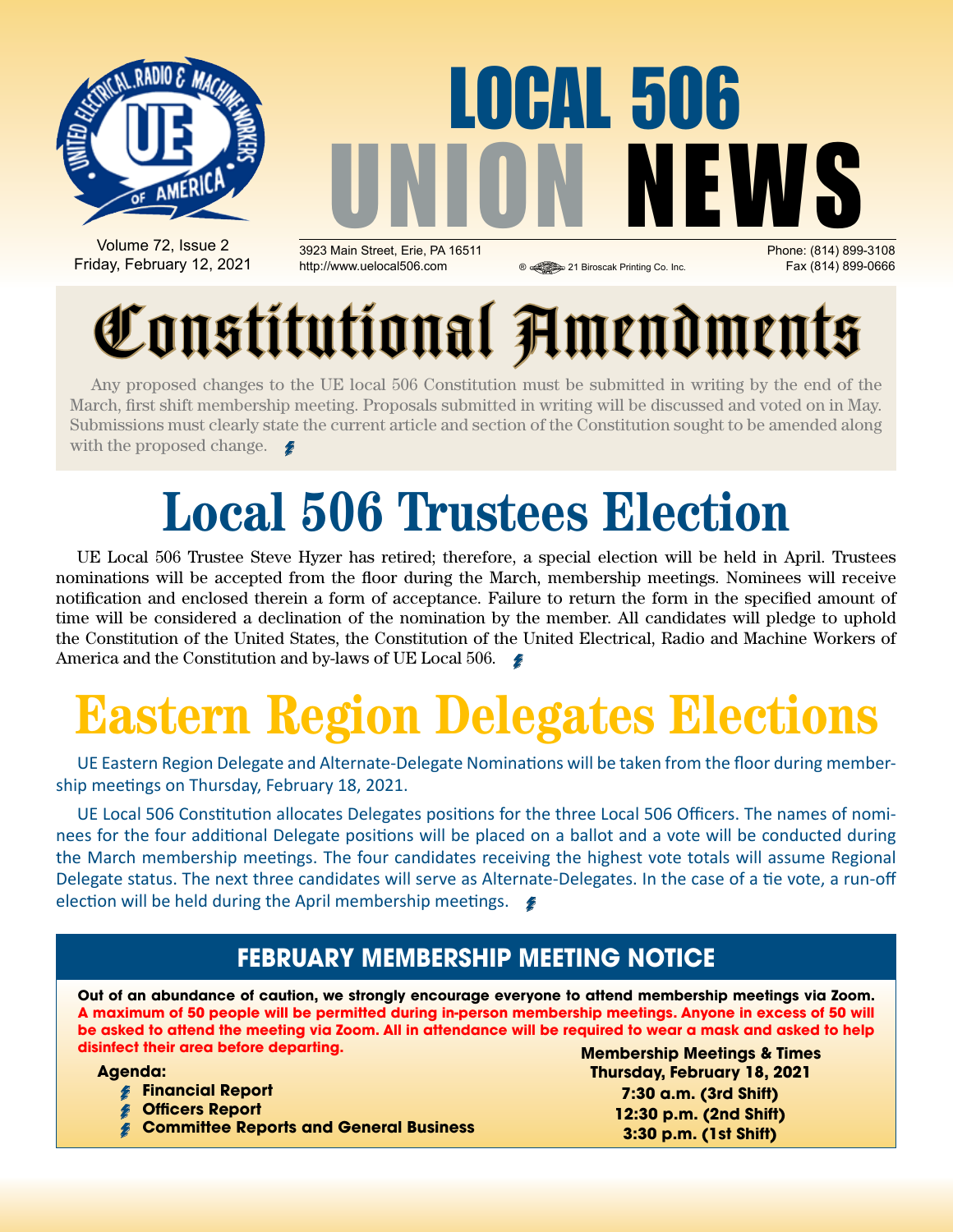## **Chief Plant Steward's Report**

#### *By Leo Grzegorzewski*

In last month's grievance report, I used a pie chart to help the membership better understand how your grievance committee faired in 2020. I know the results were not impressive. That's what happens when only one side is committed to resolving issues. The Company steadfastly refuses to settle grievances at all steps of the grievance procedure. At the last Step II meeting, held on January 14, 2020, we argued a total of fifty-eight grievances.

#### **January 14, Step II Results**

**(4) Holds** - Payment issues, Company not recognizing the Union and employee movement issue.

**(22) Closed** - The majority dealt with management doing bargaining unit work. Others included payment issues for employees sent home at the gate because of supposedly high-temperature readings.

**(32) Letters** - Time and attendance, unjust discipline, temporary transfers, layoff, and bumping issues.

Again! Not much movement on the Company's side to resolve grievances at Step I or Step II of the grievance procedure.

The next Step II meeting is on February 10th and 11th. We will be cleaning up the all grievances not argued in 2020. The reason we are meeting for two days is that there are eighty-seven grievances on the agenda. Next month's Step II meeting in March will consist of only grievances filed in 2021. To date there are forty grievances filed so far in 2021.

We are still attempting to get the Company and arbitrators to the table to hear the six grievance cases currently at arbitration. We also have eight cases the grievance committee will be voting on soon, to go to arbitration.

#### **Grievances at arbitration**

3. Layoff

- 1. Building 10, 19 code pay issue
- 2. Continuation of benefits
- 4. Bumping down to the next Classification
- 5. Temp transfer
- 6. Time & attendance

#### **Grievances to be voted on to advance to arbitration**

- 1. Steward in bldg. 12, issued Major Warning and week off for allegedly engaging in a work stoppage. On the date the Company said the violation happened, the Steward was not at work that day. **(Targeting Union Officials).**
- 2. (2) Discipline Grievances for standing at the time clock to early only Department Stewards were disciplined **(Targeting Union Officials).**
- 3. The company issued unjust discipline to a Divisional Chief Steward **(Targeting Union Officials).**
- 4. The Company Moving a Department Steward off his shift and area of representation **(Targeting Union Officials).**
- 5. New Time and Attendance Policy rules implemented on March 16, 2020
- 6. The bumping process done out of seniority order.
- 7. Short Term Disability (Waiting Period)
- 8. Injury reporting issues

As you can see, there could be at least fourteen or more arbitrations this year. How can that be? In early 2019, both the Company and the Union hammered out the current agreement together. We were in negotiations for over five months. Finally, in June of 2019, a four-year contract was signed that was fair to both sides. Now! Here we are, just over 1-1/2 years and 858 grievances later. The simple facts are, the Union cannot be wrong on so many articles of the contract. We are rightfully fighting for what we bargained for in the contract. The company appears to have no intention of engaging in a good working relationship with UE 506 and our hard-working members, look at the numbers, they don't lie. Never forget what we have endured since signing this contract, the treatment on the shop floor towards our members and Union Representatives, the blatant disregard for what's written in the contract, and witnessing the waste, resources, and knowledge of our members. What a Shame! Keep the Faith! Stay Strong! Stay Safe!

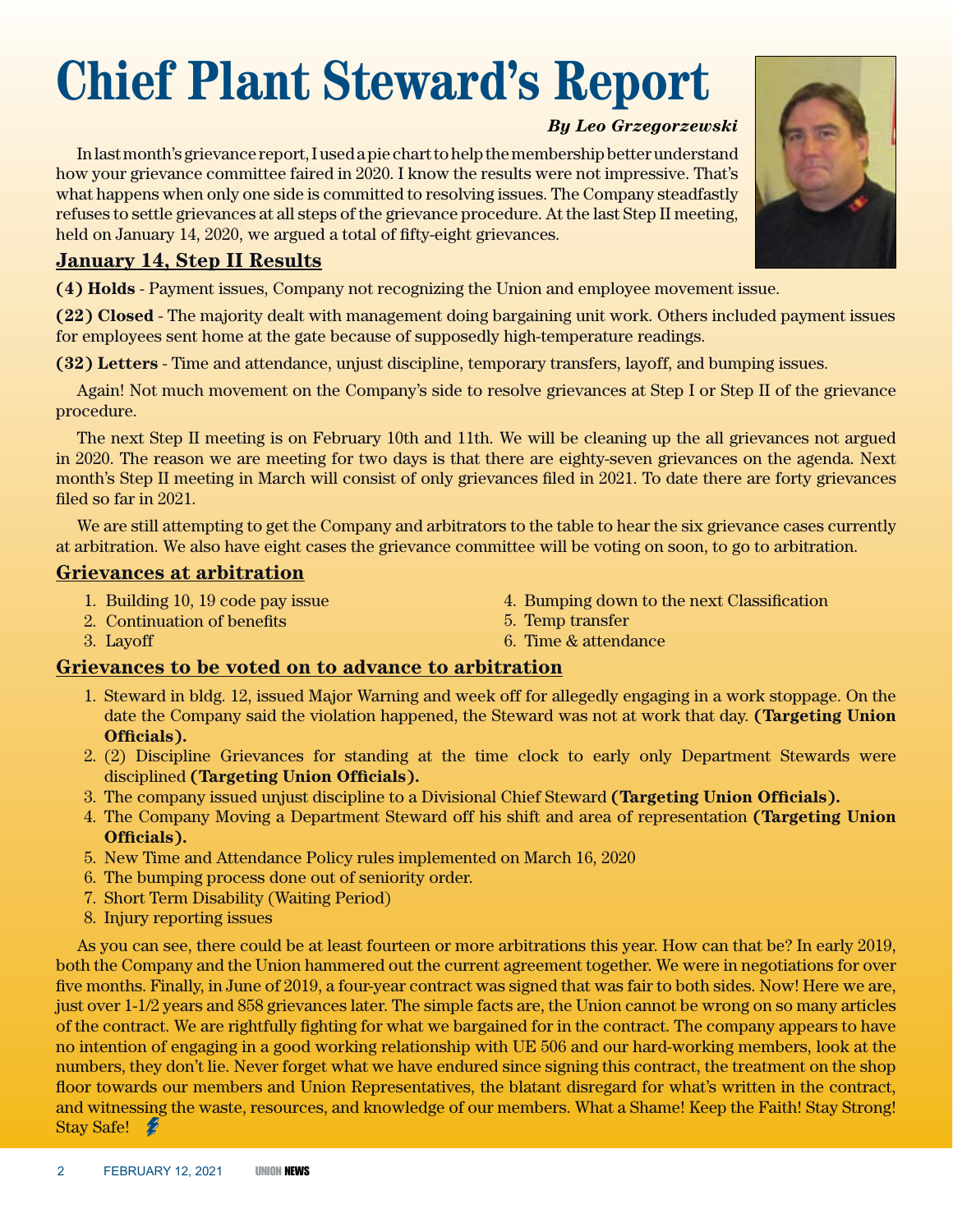## **President's Report** *By Scott Slawson*



The start of the new year brought new hope as 2020 was a bad year for so many of us. So far 2021 is feeling like a reboot. As 2020 2.0 continues so do many of the same issues we face with the company. In many cases, they continue to violate the contract, seem overly zealous in their approach to discipline, continue to blame the Union for their problems, and even when they are wrong, somehow try to justify why they are not.

The most recent incident is the layoff of a couple more brothers to the street. On December  $8<sup>th</sup>$  we received notification from the employment office that the last of the PLOW exits would occur on December  $18<sup>th</sup>$ . On December  $9<sup>th</sup>$  in a meeting with Human Resources, we were informed after asking the question directly, that the layoff notices were considered satisfied. When we were informed there were going to be four additional layoffs to exit on February 5<sup>th</sup>, we questioned the HR manager, pointing out the conversation that transpired on the 9<sup>th</sup> of December. It was insinuated that somehow, we were twisting his words. We struggle to understand how you twist the words "**the notices are considered satisfied**"! A grievance has been filed and surprise, the company feels it has done nothing wrong yet again and we are just picking on them. The contract requires 30 days' notice and this is a position we will not yield on. This is one of many examples we continue to deal with.

It is no secret to the imbalance of the exempt to the hourly ratio in the plant, yet we continue to lose work due to cost. While we do not want to see anyone lose their job there is a balance. With the serious lack of work the company claims to not have, it has made the decision to hold on to a high ratio of the exempt population. By doing this they are causing our cost per hour to escalate exponentially. In turn, they are claiming our cost structure is too high to put work into this facility. By refusing to put work in this facility to help flush down some of that cost, the company in turn is crippling this site. It seems their only concern is the time on product and the wages we earn, mutually agreed upon less than two short years ago. We have tried multiple times to explain due to the little work available and all the moves through permanent and temporary movement, TOP, efficiency and training are going to suffer. As for our wages, I will not make any apology for earning a family-sustaining wage. It is amazing how you can be asked repeatedly to lower your wage with no regard just because you are a laborer. Apparently, it is easy to overlook the fact that my bills don't go away just because my wage reduces.

We have also reminded the company that the only thing the worker is responsible for is reporting to work and doing their job! Management holds every other responsibility in this plant. If the ship goes down the failure is their fault. The employees of a business cannot be to blame for poor management. They will, however, always blame us because they never want to admit their own failures. Unfortunately, that failure hurts us, our families and our communities.

While these are a couple of the many issues we face with our new employer, we will continue to persist in our positions and fight for what is right. We are trying to guide what is right through experience and uphold the agreement that was signed by both sides. The question, however, is Wabtec willing to do the right things for this site and all of its employees? The things that will help us all prosper and succeed!

#### **Stay strong and stay united!**



## **Covid-19 Travel Guidance**





The Wolf administration is requiring that travelers entering Pennsylvania from other countries and states, as well as Pennsylvanians who are returning home from other countries or states, have a negative COVID-19 test within 72 hours prior to entering the Commonwealth or quarantine for 10 days upon entry into Pennsylvania. If a traveler chooses to get tested upon entering the Commonwealth, or is waiting for test results, the traveler must quarantine for 10 days, or until receipt of a negative test result, whichever comes first. **If you are planning to travel out of the state for more than 24 hours, please inform your UR/HR Manager before departure. Upon return your HR manager will inform you what steps are necessary for you to return to work safely. Members who reside in states other than Pennsylvania must report travel outside of their resident state. It is not necessary to report your daily travel.**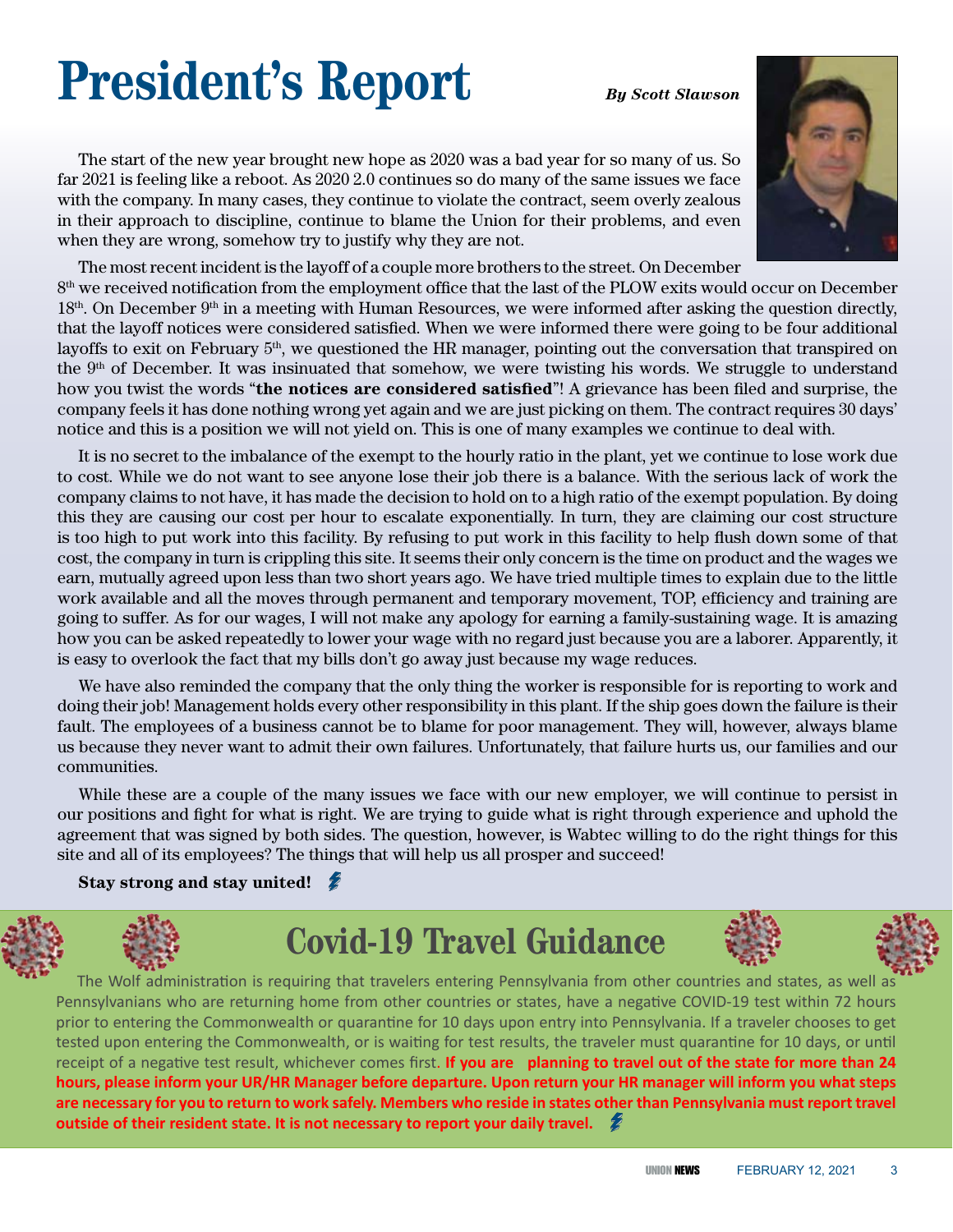## **L&I Urges Vigilance Against Social Media Fraud Attempts**



**Harrisburg, PA** – The Pennsylvania Department of Labor & Industry (L&I) has become aware of multiple attempts by fraudsters to obtain individuals' personal and confidential information through fake Facebook pages and is reminding Pennsylvanians to never provide their information to anyone over social media.

"Unfortunately, the availability of new federal unemployment money is causing a surge in fraud attempts," said L&I Acting Secretary Jennifer Berrier. "L&I does not communicate directly with individuals over social media, including Facebook."

L&I operates a Facebook page under the name "PA Department of Labor & Industry" and handle "@ PALaborIndustry." Several similarly named pages have appeared over the past few days, and some scammers have posted on L&I's legitimate page pretending to be L&I employees.

#### **Important tips**

- L&I's Facebook page has a blue check box next to the name that identifies it as a verified page.
- Comments by the legitimate L&I page also have a blue check box next to them indicating it as a verified page. **If a comment or page does not have this check box, it is a fraudster posing as L&I.**
- L&I does not post responses directly to claimants, send private messages, or ask for a private message to be sent.
- L&I also will not ask individuals to call or text a phone number. The only phone numbers for unemployment are:
	- o 1-888-313-7284 (for UC/PEUC/EB claimants)
	- $\circ$  1-855-284-8545 (for PUA claimants)
	- L&I will not ask for individuals to send an email. The only email addresses for unemployment are:
		- o uchelp@pa.gov (for UC/PEUC/EB claimants)
		- $\circ$  ucpua@pa.gov (for PUA claimants)

L&I is working with its partners, including Facebook and law enforcement, to quickly identify and remove fraudulent pages. Individuals who encounter a suspicious page or post are asked to flag it for staff review.

For more information on identifying fraud, what to do if you believe you have been a victim of fraud, or how to report fraud, visit L&I's website.

## **2021 Holiday Schedule**

- • **New Year's Day:** Friday, January 1
- • **Martin Luther King Day:** Monday, January 18
- • **Good Friday:** Friday, April 2
- • **Memorial Day:** Monday, May 31
- • **Independence Day:** Monday, July 5
- • **Labor Day:** Monday, September 6
- • **Veterans Day:** Thursday, November 11
- • **Thanksgiving Day:** Thursday, November 25
- • **Day after Thanksgiving:** Friday, November 26

**Tolida** 

- • **Christmas Eve:** Friday, December 24
- • **Christmas Day (after):** Monday, December 27
- • **New Year's Eve:** Friday, December 31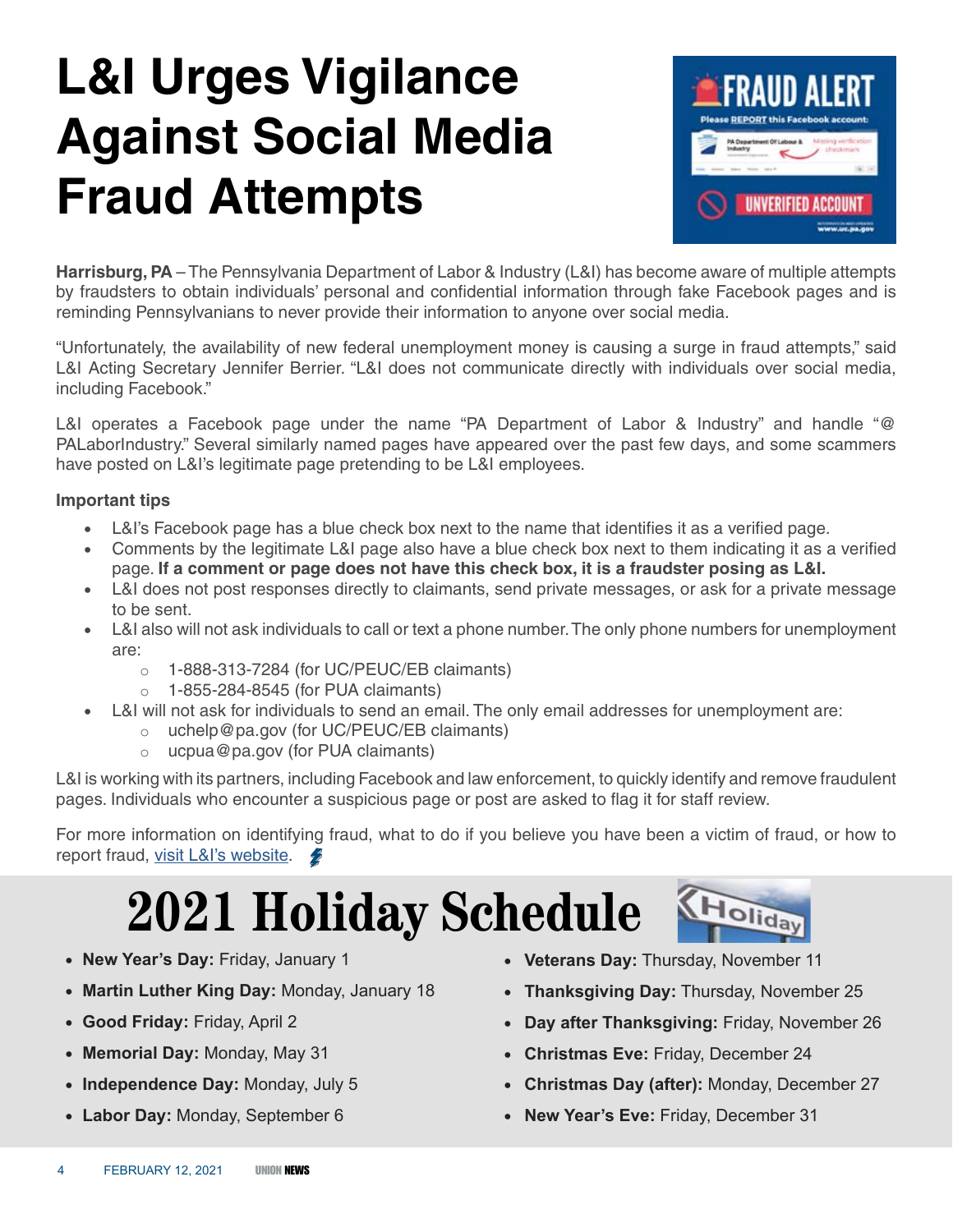## **Shutdown**

On February 8, 2021 Wabtec's Union Relations Manager provided the official announcement of a planned partial shutdown for the end of 2021 Q1 in Fiscal weeks 12 and 13. The announcement also stated that they expect additional weeks that will be announced by March 1, 2021

The announcement was expedited so the March plan can be announced to the site as early as known. We expect additional announcements to be made by March 1, for the shutdowns that will take place for remainder of 2021.

\*Note that in the areas that are down, there may be skeleton crews running in the areas to support Operations flow

| Shutdown Q1 2021* |            |             |             |            |             |                                    |                             |         |             |             |             |             |                           |            |
|-------------------|------------|-------------|-------------|------------|-------------|------------------------------------|-----------------------------|---------|-------------|-------------|-------------|-------------|---------------------------|------------|
| <b>Week</b>       | Bldg.<br>5 | Bldg.       | Bldg.       | Bldg.<br>6 | Bldg.<br>12 | <b>Bldg. 18</b><br><b>Controls</b> | <b>Bldg. 18</b><br>Truck/UX | Kitting | Bldg.<br>63 | Bldg.<br>10 | Bldg.<br>26 | Bldg.<br>50 | Campus<br><b>Services</b> | <b>EHS</b> |
| <b>FW12</b>       |            |             |             |            |             |                                    |                             | Down    | <b>Down</b> |             |             |             |                           |            |
| <b>FW13</b>       | Down       | <b>Down</b> | <b>Down</b> | Down       | Down        | Down                               |                             | Down    | Down        |             |             |             |                           |            |

#### **Article XVII**

Section 2. Shutdowns. The Company may schedule one (1) or more shutdowns at the Erie Plant during the vacation year. Under no circumstance will the company schedule shutdown periods in any vacation year exceeding three weeks in length.

(a) Scheduled shutdowns will be announced prior to March 1 of the current calendar year. Employees will be required to hold up to two weeks of vacation for use during the scheduled shutdown. For any period for which an employee is not eligible or does not become eligible for vacation pay during the vacation year, and during which he/she has no work available, the employee will be deemed to be on temporary lack of work.

## **Safety Boot Reimbursement**

### **Article XXIV. Safety**

Section 3. Personal Protective Equipment. The Company will continue to provide safety devices, guards and personal protective equipment to minimize accidents and health hazards on its premises.

- (a) Employees will be required to wear protective footwear (steel-toed boots) in accordance with the requirements of the standards promulgated by the Occupational Safety and Health Administration (OSHA).
	- (i) Employees who are required to wear safety shoes with metatarsal protection will be reimbursed up to a maximum of \$150 each calendar year for the purchase of protective footwear. Reimbursements may not be carried over from year to year.
	- (ii) Employees who are not required to wear safety shoes with metatarsal protection will be reimbursed up to a maximum of \$100 each calendar year for the purchase of protective footwear. Reimbursements may not be carried over from year to year.
	- (iii) The Company will provide reimbursement only if the purchase is approved in advance, and the employee must provide adequate documentation of the purchase.

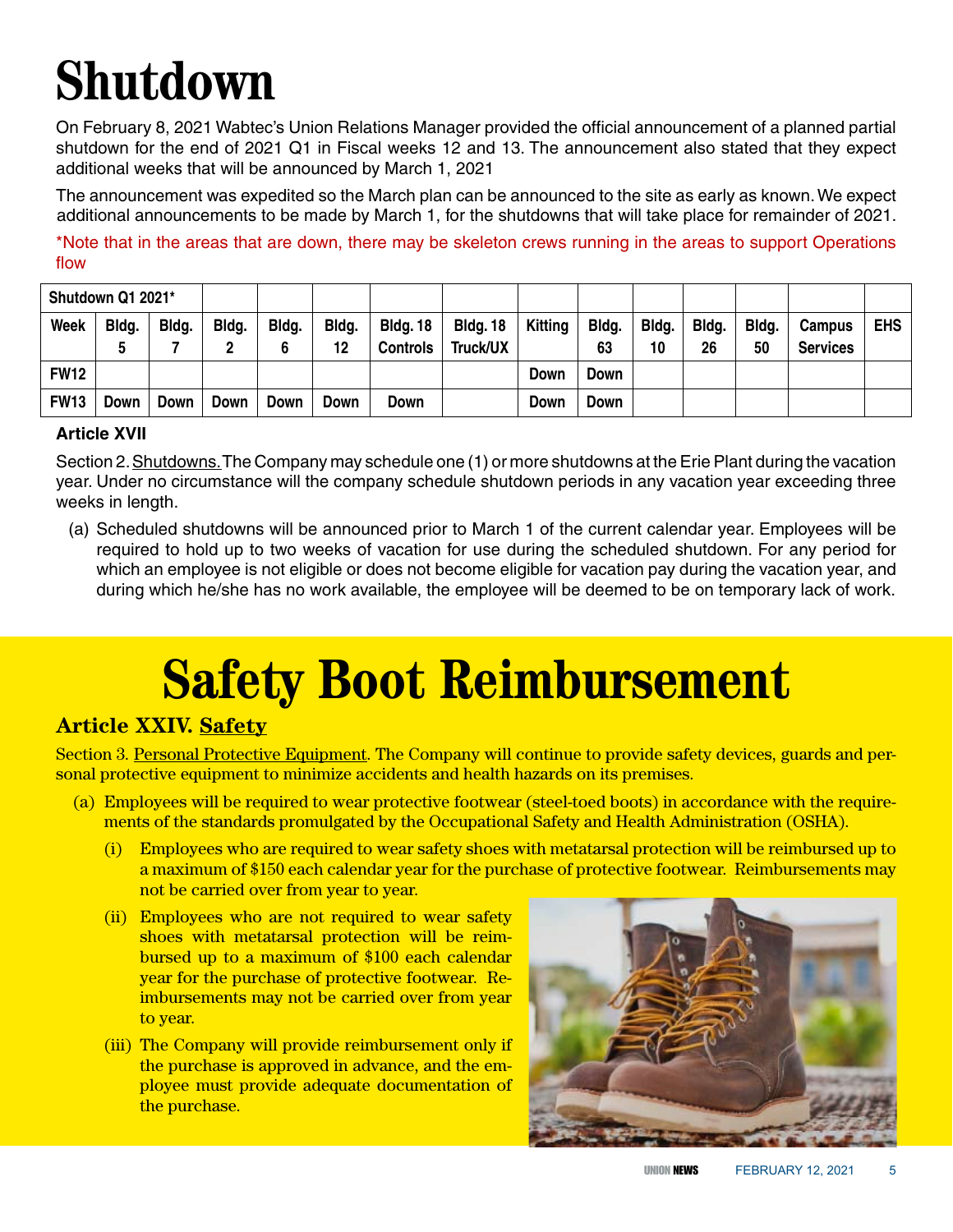

### **TAA Decision TA-W 96,182**

**TAA Decision 96182**

Note: Determinations for this case number, this case number with an alphabetic suffix, and any appeals or amendments appear below.

> **DEPARTMENT OF LABOR Employment and Training Administration TA-W-96,182**

#### **GE TRANSPORTATION A WABTEC COMPANY ERIE, PENNSYLVANIA Certification Regarding Eligibility To Apply for Worker Adjustment Assistance**

In accordance with Section 223 of the Trade Act of 1974, as amended ("Act"), 19 U.S.C. § 2273, the Department of Labor herein presents the results of an investigation regarding certification of eligibility to apply for worker adjustment assistance.

The group eligibility requirements for workers of a firm under Section 222(a) of the Act, 19 U.S.C. § 2272(a), are satisfied if the following criteria are met:

(1) a significant number or proportion of the workers in such workers' firm have become totally or partially separated, or are threatened to become totally or partially separated; and

 $(2)(A)(i)$  the sales or production, or both, of such firm have decreased absolutely; and

(ii)(I) imports of articles or services like or directly competitive with articles produced or services supplied by such firm have increased; and

(iii) the increase in imports described in clause (ii) contributed importantly to such workers' separation or threat of separation and to the decline in the sales or production of such firm.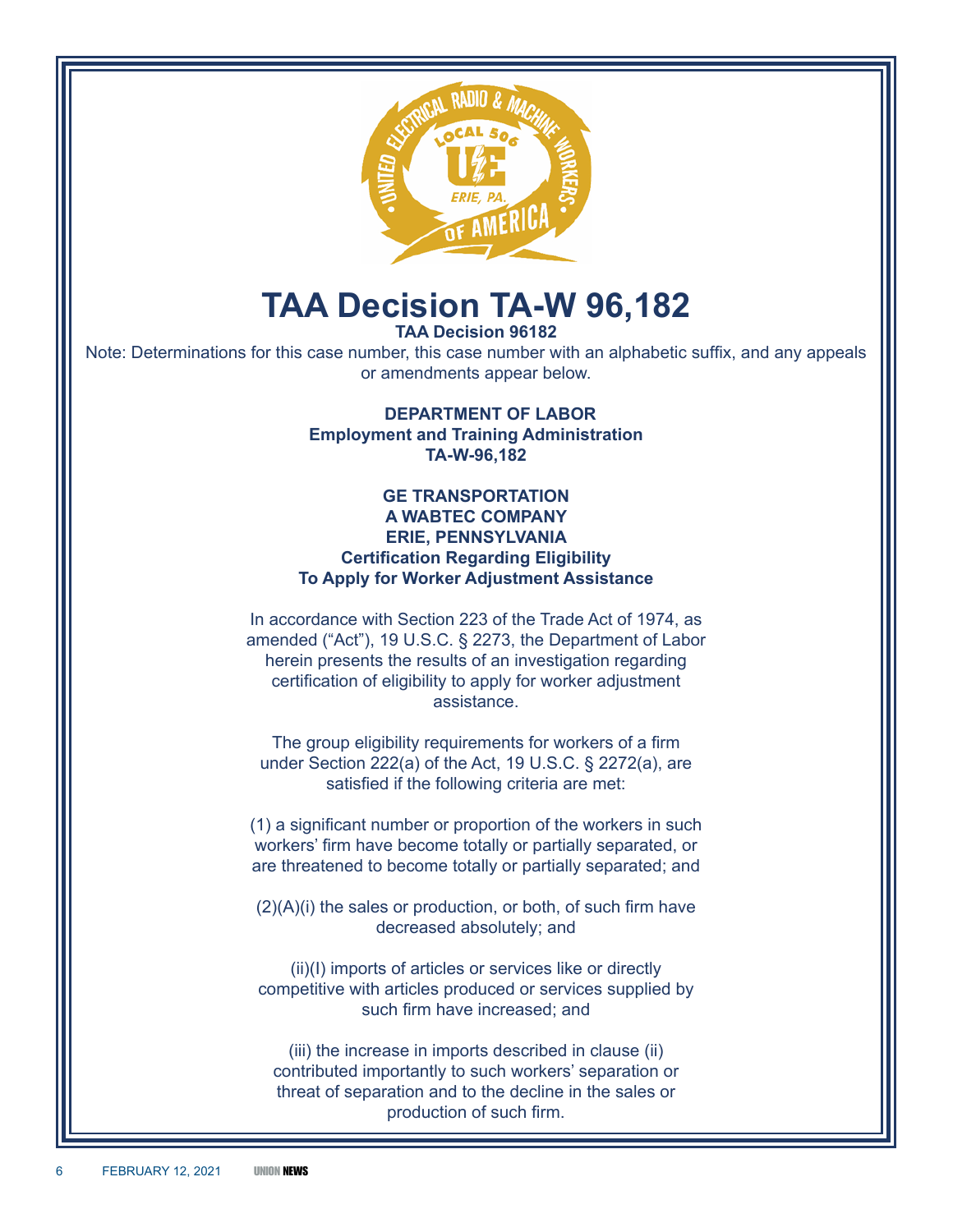The investigation was initiated in response to a petition filed on September 8, 2020 by State Workforce Office on behalf of workers and former workers of GE Transportation, A WABTEC Company, Erie, Pennsylvania (GE/WABTEC-Erie). The workers' firm is engaged in activities related to the production of locomotives, freight cars, passenger transit vehicles, and related component parts.

Workers were eligible to apply for Trade Adjustment Assistance benefits under TA-W-93,917 (certification expired on September 28, 2020).

During the course of the investigation, information was collected from the petitioner, the workers' firm, and other sources.

Section 222(a)(1) has been met because a significant number or proportion of the workers in GE/WABTEC-Erie have become totally or partially separated, or are threatened to become totally or partially separated.

Section 222(a)(2)(A)(i) has been met because the sales and/or production at GE/WABTEC-Erie have decreased absolutely.

Section 222(a)(2)(A)(ii) has been met because imports of articles like or directly competitive with the articles produced by GE/WABTEC-Erie have increased during the relevant period when compared to the representative base period.

Finally, Section 222(a)(2)(A)(iii) has been met because increased imports contributed importantly to the worker group separations and sales/production declines at GE/WABTEC-Erie.

#### **Conclusion**

**After careful review of the facts obtained in the investigation, I determine that workers of GE/WABTEC-Erie meet the worker group certification criteria under Section 222(a) of the Act, 19 U.S.C. § 2272(a). In accordance with Section 223 of the Act, 19 U.S.C. § 2273, I make the following certification:**

**"All workers of GE Transportation, A WABTEC Company, Erie, Pennsylvania, who became totally or partially separated from employment on or after September 29, 2020 through two years from the date of certification, and all workers in the group threatened with total or partial separation from employment on the date of certification through two years from the date of certification, are eligible to apply for adjustment assistance under Chapter 2 of Title II of the Trade Act of 1974, as amended."**